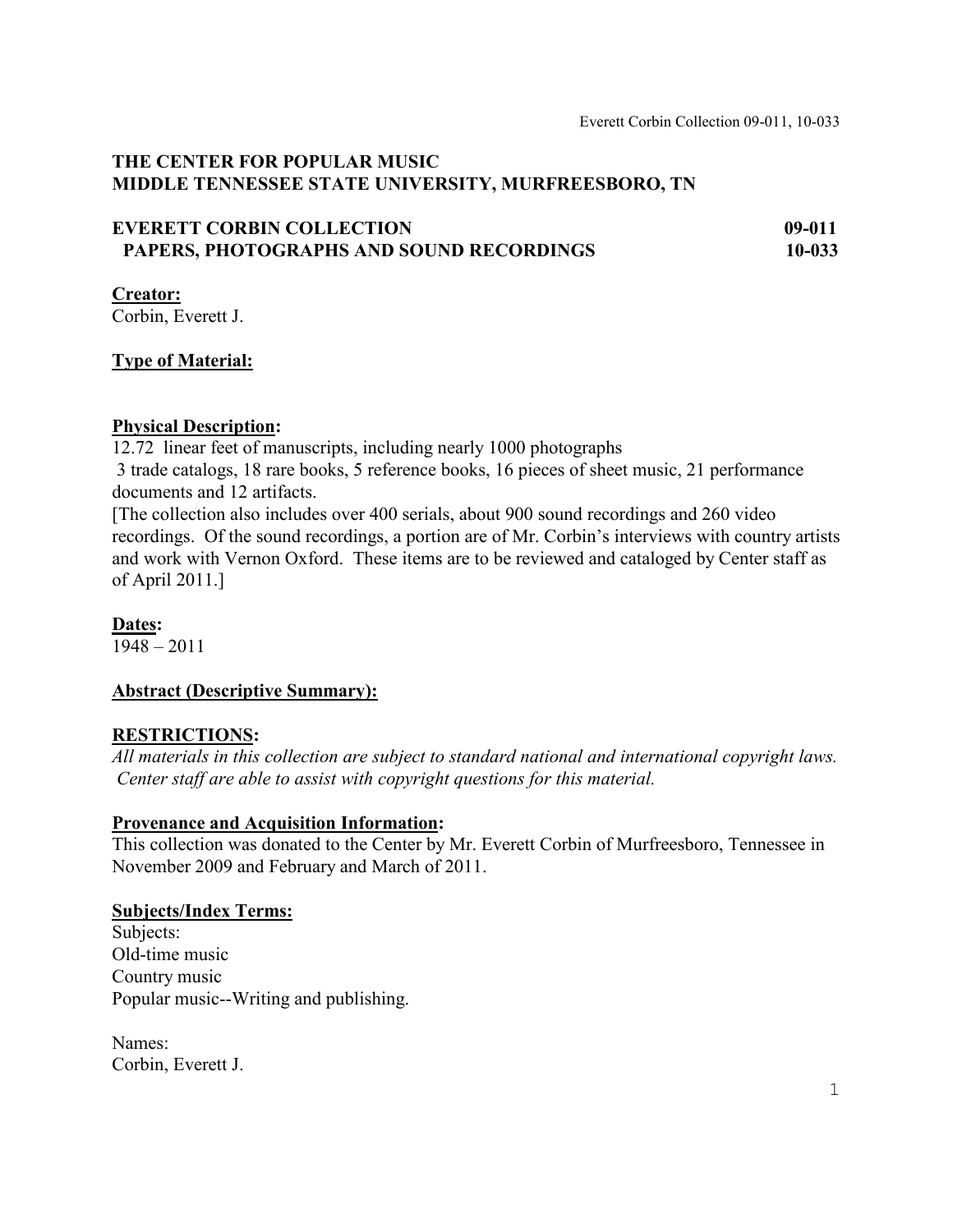Oxford, Vernon

Occupations: Singer-songwriter Journalist

#### **Agency History/Biographical Sketch:**

Everett Corbin, originally from Hampton, South Carolina, was a prolific songwriter employed as a journalist from 1961 to 1980. He started his career at the *Columbia Gazette* in South Carolina and the *Lake City Reporter* in Florida. In 1965, Mr. Corbin moved to the Nashville area to pursue a career as a country music songwriter. Finding little success, he took work again as a journalist, writing for both *Music City News* and the *Donelson News Diary*. He interviewed Roy Acuff, Ernest Tubb, Jimmy Skinner, and others at the height of their popularity. He also conducted Dolly Parton's first major interview for a country music publication. He served as editor of *Music City News* in 1966 and 1967, and for longer at the *News Diary.* In 1980, Mr. Corbin published *Storm Over Nashville: A Case Against Modern Country Music*, which chronicles the battle between "traditionalist-purists" and "modern" country music groups during the 1970s. Since then, he has continued to write informally and acted as a songwriter, coproducer and promoter for traditional country artist Vernon Oxford, becoming especially active in this capacity from 2003 to 2008.

#### **Scope and Content:**

This collection of papers contains nearly 2 linear feet of correspondence with country music artists, labels, some politicians, as well as numerous reader responses to his editorial pieces. Correspondence is arranged by date. Additionally, the collection consists of 2.3 linear feet of Mr. Corbin's written work in the forms of newspaper clippings, copies and drafts. There are .83 linear feet of material related to Corbin's work with Vernon Oxford. Of considerable interest are 2.085 l.f. of subject files containing press kits, photos, newspaper clippings and other information concentrated largely on "traditionalist" country and hillbilly performers, with some material about "modern" country performers and music, gospel and pop stars, actors, politicians and country music institutions. 4 linear feet of handwritten "original" songs and poems make up the largest portion. They are mostly in notebooks and undated, and so not arranged. A small portion of these papers is comprised of biographical materials, documents and personal mementos.

#### **Series Description:**

**Personal/Biographical:** Materials related to Mr. Corbin's education and career, articles written about him and his work, photos and short autobiographical pieces.

**Correspondence:** Rejections of Mr. Corbin's songs are dispersed throughout this series, with higher concentrations in the 1950s and 1960s. As a Nashville-area journalist from 1965 to 1980,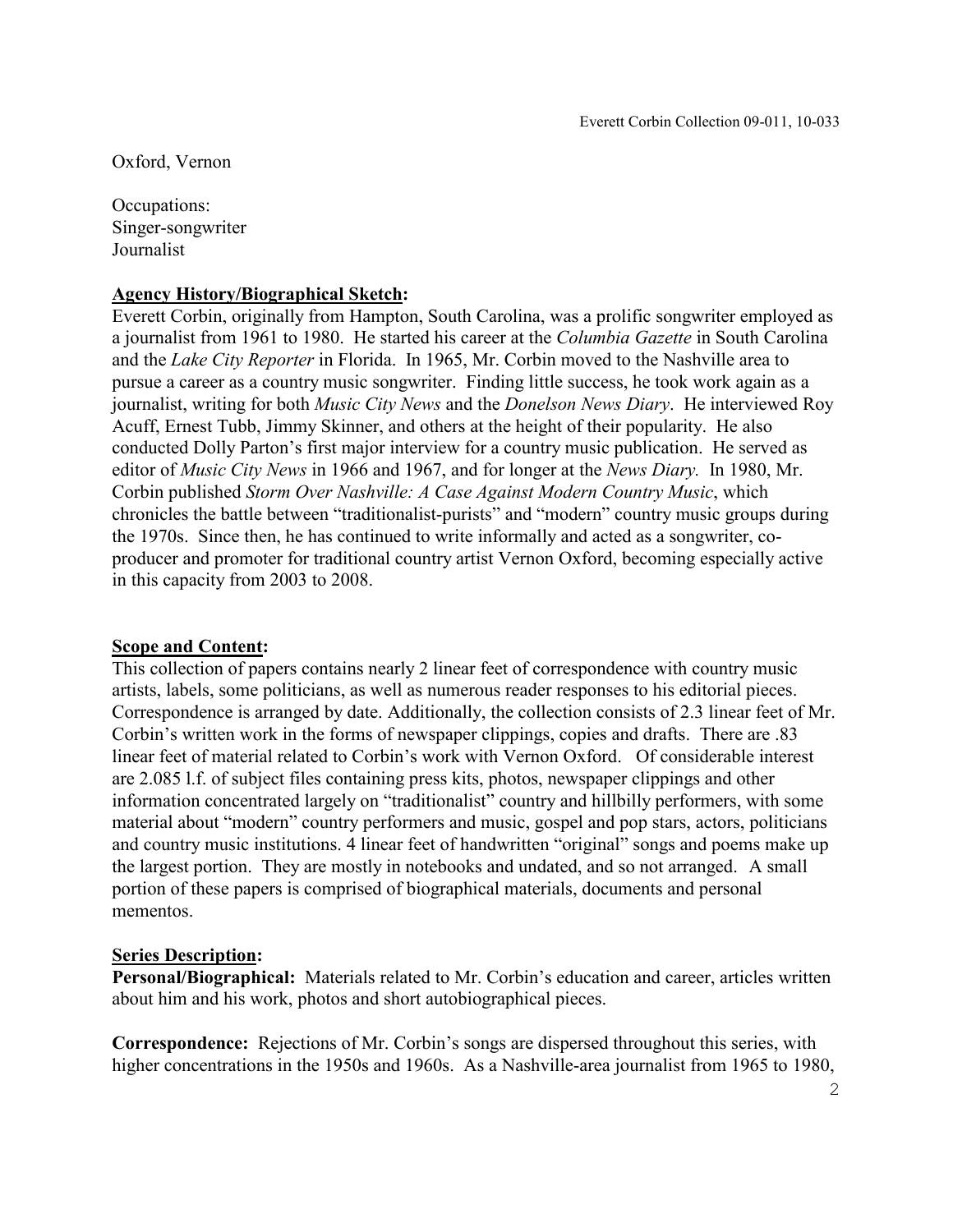Mr. Corbin received a number of thank you letters from country music artists for his write-ups on their work. From 1978 to 1980, *Storm Over Nashville* dominates this series: his research on the Jimmie Rodgers Stamp, letters to and from publishers and requests for copies of it. Vernon Oxford also appears in 1978-1980, but a greater concentration of material about him is located in the 2000's.

**Published Manuscripts:** Clippings of articles, 1961 to 1980. Drafts of *Storm Over Nashville*  and printed newspaper articles. As an editor, Mr. Corbin mostly wrote opinion pieces in weekly columns like "Viewpoint," "The Nashville Beat" and "This We Believe." Topics range from the country music industry and artists to current issues. A fiscal and social conservative, Mr. Corbin discussed everything from the Civil Rights Movement to the existence of life on other planets.

**Self-Published Manuscripts:** The bulk of the material is made up of print-outs of mass e-mails and internet postings from the 2000's. The web has allowed Mr. Corbin to editorialize outside of a formal publication. Topics range from the lawsuit over the estate of Eddy Arnold and his continued championship of old-time country music to current topics like September  $11<sup>th</sup>$ , Hurricane Katrina, the election of President Obama and the 2008 economic recession.

**Unpublished Manuscripts:** Drafts of unpublished books, articles, poems, short stories, and a comic strip. See description below for items.

**Vernon Oxford:** This series includes a group of playlists primarily from 2000-2003, tracking when Oxford's songs were played, mostly on European radio. Journal entries about Oxford, contracts, photos, publicity and reviews of his music are also included.

**Scrapbooks:** One on Vernon Oxford and a second on Dick Flood.

**Subject Files:** Photographs, press kits and newspaper clippings pertaining to specific performers and institutions. The bulk of the series has been arranged alphabetically by performer. A last box includes various other subjects, including his research on the Jimmie Rodgers stamp for *Storm Over Nashville.* Many of these materials were requested from or sent by promoters for Mr. Corbin to use in writing about them for his publications.

**"Old Original Songs":** Mr. Corbin's ideas for songs, single lines, lyrics and hand-written sheet music make up this series. Most are in notebooks.

**Collection Contents (Folder/Box List):** (Titles in quotes are Mr. Corbin's.) **Personal/Biographical**, Box 1 **Correspondence**, Boxes 2-6 **Published Manuscripts**, Boxes 7-10 **Self-published Manuscripts**, Box 11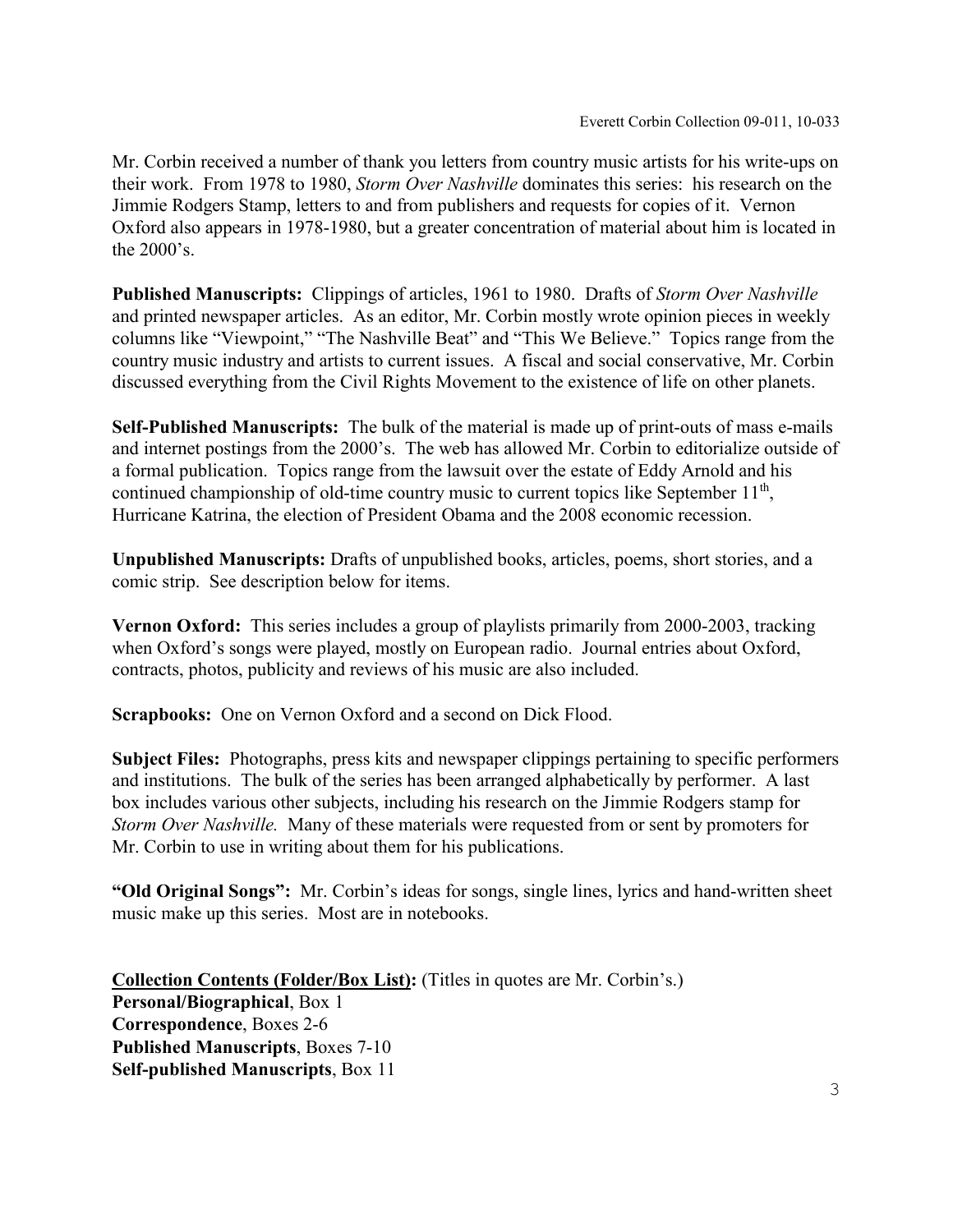# **Unpublished Manuscripts**, Boxes 12-13 **Vernon Oxford**, Boxes 14-15 **Scrapbooks**, Box 16 **Subject Files**, Boxes 17-21 **"Old Original Songs,"** Boxes 22-25

|       | <b>Box # Folder #</b> | <b>Description</b>                                                                                                                                                                                                                                                                                                                                                                                                                    |
|-------|-----------------------|---------------------------------------------------------------------------------------------------------------------------------------------------------------------------------------------------------------------------------------------------------------------------------------------------------------------------------------------------------------------------------------------------------------------------------------|
| Box 1 |                       | Personal/Biographical                                                                                                                                                                                                                                                                                                                                                                                                                 |
|       | Folder 1              | High School & College<br>1949 Talent Show Program<br>1949 Draft of Short Story "Pirates Under Coastal Gale"<br>1949 "Cardinal" Varnville School Paper<br>I Want A Word: A Word Manual and Exercise Book<br>Published letter to "Cowboy Songs"<br><b>Commencement Programs:</b><br>1951 Varnville High School<br>1959 University of South Carolina                                                                                     |
|       |                       | Copies of Diplomas                                                                                                                                                                                                                                                                                                                                                                                                                    |
|       | Folder <sub>2</sub>   | Photos<br>Images of Mr. Corbin, 1950 - 2010                                                                                                                                                                                                                                                                                                                                                                                           |
|       | Folder 3              | Mementos, Employment and Awards<br>Tickets, Press Passes, Business Cards, Autographs<br>Storm Over Nashville book contract<br><b>Employment Documents</b><br>Laminated biographical note<br>Awards                                                                                                                                                                                                                                    |
|       | Folder 4              | "Articles About Everett"                                                                                                                                                                                                                                                                                                                                                                                                              |
|       | Folder 5              | Storm Over Nashville Reviews & Publicity, 1980-1981                                                                                                                                                                                                                                                                                                                                                                                   |
|       | Folder <sub>6</sub>   | <b>Short Autobiographical Writings</b><br>"What It's Like To Be Valedictorian of Your Class"<br>"From Newspaper Editor to Janitor"<br>"Did I Tell You About My Day With Dolly Parton?"<br>"The Songwriter's Dilemma"<br>Untitled – "I have often wanted to write a book about country"<br>"The Makings of a Newspaperman"<br>"Everett and Juanita Corbin (and children)"<br>"Corbin Makes New Donation to Center for Popular Music at |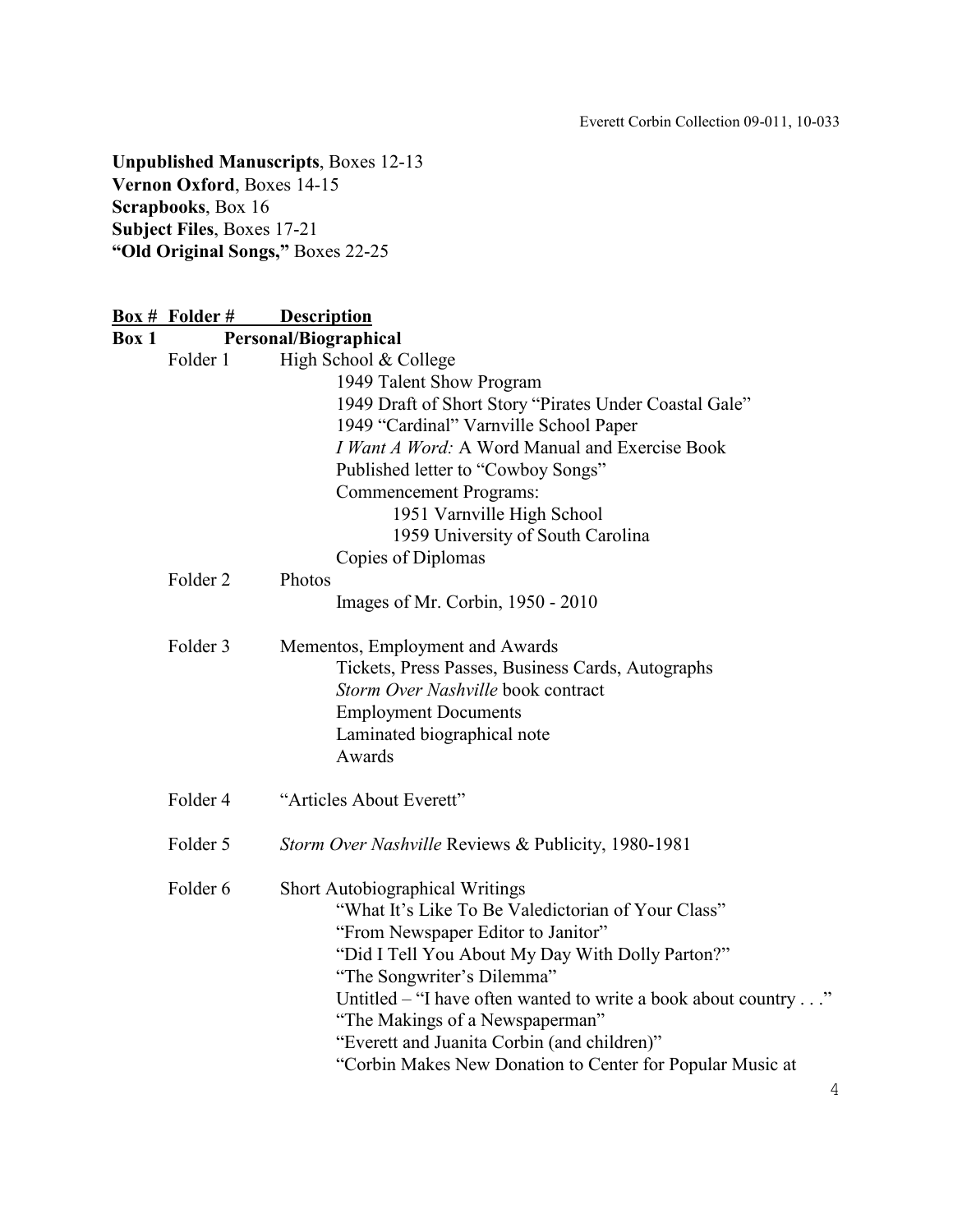## MTSU"

Folder 7 "The Monthly Digest of the Murfreesboro Worldwide Church of God"

# **Box 2 Correspondence**

| Folder 1            | 1948-1959 |
|---------------------|-----------|
| Folder <sub>2</sub> | 1960-1967 |
| Folder 3            | 1968      |
| Folder 4            | 1969      |
| Folder 5            | 1970-1974 |
| Folder 6            | 1975      |

# **Box 3 Correspondence**

| Undated (ca. $1960's - 1970's$ ) |
|----------------------------------|
|                                  |

# **Box 4 Correspondence**

| Folder 1            | January – August 1980    |
|---------------------|--------------------------|
| Folder <sub>2</sub> | September – October 1980 |
| Folder 3            | November – December 1980 |
| Folder 4            | January – May 1981       |
| Folder 5            | June – December 1981     |
| Folder 6            | 1982-1984                |

# **Box 5 Correspondence**

| 1985-1989           |
|---------------------|
| 1990-1999           |
| 2000-2004           |
| 2005-2006           |
| 2007                |
| January – June 2008 |
|                     |

# **Box 6 Correspondence**<br>Folder 1 **July** – Dec

July – December 2008

Folder 2 2009-2010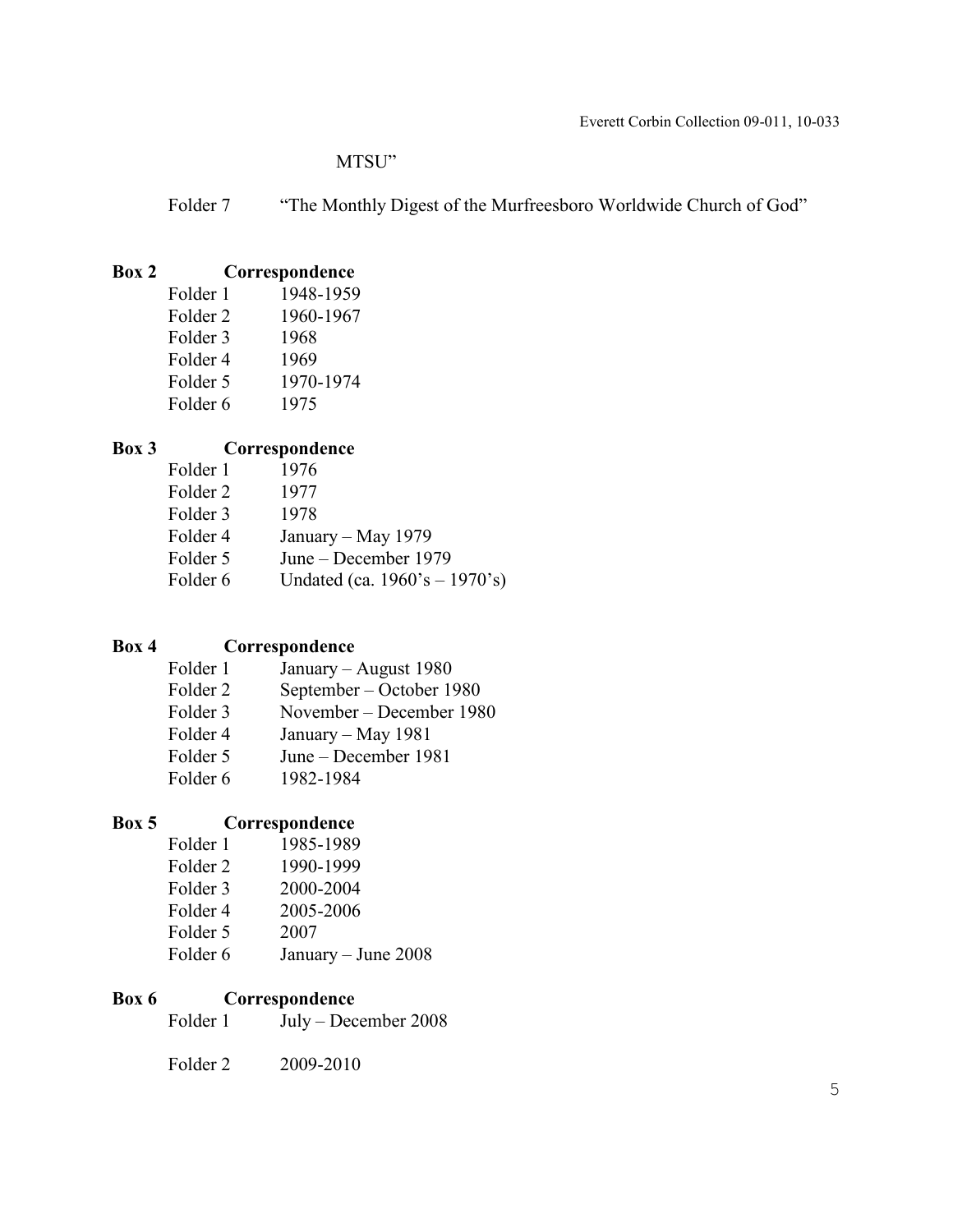Folder 3 Undated (ca. 2000's)

## **Box 7 Published Manuscripts**

- Folder 1 Clippings of Editorials & Articles from *The Lake City Reporter*, 1961 64
- Folder 2 Clippings,  $1960 64$
- Folder 3 Assorted Clippings,  $1960's 1970's$ 
	- 1948 *Pageant of Poetry*

## **Box 8 Published Manuscripts**

- Folder 1 Assorted Clippings,  $1960$ 's 1980
- Folder 2 "This We Believe," Clippings, 1970's
- Folder 3 "This We Believe," Clippings, 1975-1980
- Folder 4 "This We Believe," Clippings, 1975-1980
- Folder 5 Assorted Clippings of Articles,  $1960$ 's 2000's
- Folder 6 "Speech I Gave: 'Lest We Forget,'" 1977
- Folder 7 Drafts of Articles & Editorials
- Folder 8 Copies of Articles

## **Box 9 Published Manuscripts**

Folder 1 Sample of *Storm Over Nashville* Copy of Ballatine Books' Rejection Letter Item Complete *Storm Over Nashville* Manuscript – copy 1

## **Box 10 Published Manuscripts**

Item "Original" *Storm Over Nashville* Manuscript – copy 2

## **Box 11 Self-Published Manuscripts**

- Folder 1 *The Hourglass* Newsletter, November 1998 December 1999
- Folder 2 Web postings, Mass emails, etc., 2000's
- Folder 3 Web postings, Mass emails, etc., 2000's
- Folder 4 Web postings, Mass emails, etc., 2000's

## **Box 12 Unpublished Manuscripts**

- Folder 1 "Story of How My Mother Was Killed in a Hospital" *The Waiting Room*
- Folder 2 Drafts of "Enemy of the People" 2 copies
- Folder 3 Short Stories:

Untitled – "Slaving Over A Hot Desk"

"No Love Could Hold Him"

"A Wife for Randy"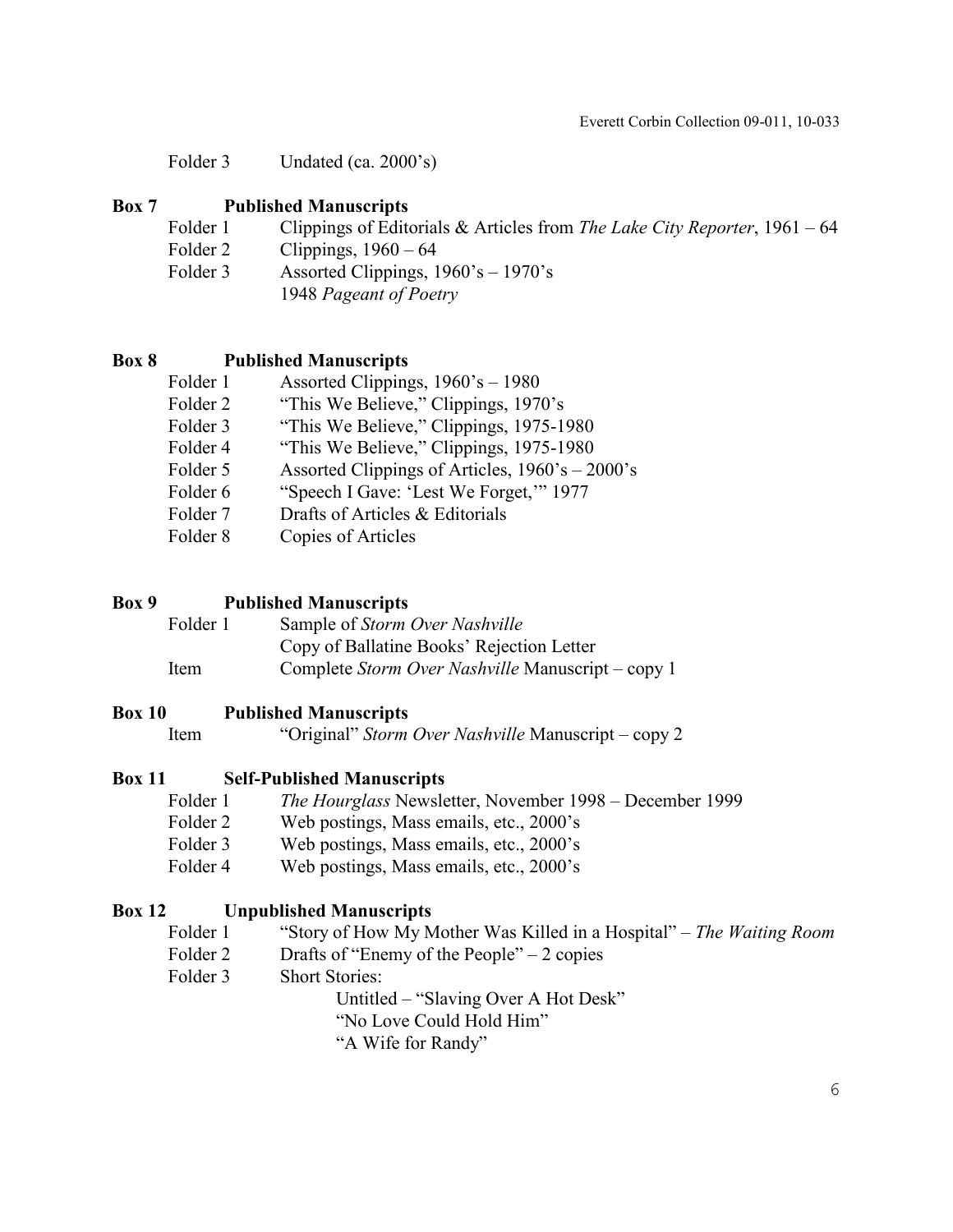- Folder 4 Children's Book, "Monkey Business"
- Folder 5 Drafts of opinion pieces, stories, poems, etc.

## **Box 13 Unpublished Manuscripts**

- Folder 1 Drawings & Comic Strip Proposal<br>Item 1 Sketchbook, art projects
- Sketchbook, art projects
- Item 2 Sketchbook, art projects
- Item 3 Sketchbook, art projects

## **Box 14 Vernon Oxford**

| Folder 1 | Playlists, 2000-2002                |
|----------|-------------------------------------|
| Folder 2 | Playlists, January – February 2003  |
| Folder 3 | Playlists, March 2003               |
| Folder 4 | Playlists, April 2003               |
| Folder 5 | Playlists, $May - July 2003$        |
| Folder 6 | Playlists, August – October 2003    |
| Folder 7 | Playlists, November – December 2003 |

## **Box 15 Vernon Oxford**

| Folder 1 | Playlists, 2004                                  |
|----------|--------------------------------------------------|
| Folder 2 | Playlists, 2005-2010                             |
| Folder 3 | Promotional Materials, $1970's - 80's \& 2000's$ |
|          | Biographical sketches                            |
|          | Advertisements                                   |
|          | Articles                                         |
| Folder 4 | Donelson News Diary, 1970's & 1980               |
|          | Corbin articles, Advertisements & Photos         |
| Folder 5 | Reviews & Articles (Not by Corbin)               |
| Folder 6 | Songs by Corbin & BMI                            |
| Folder 7 | <b>Photos</b>                                    |
| Folder 8 | $Vernon - Other \nItems$                         |
|          | Corbin's Journal, 1977-1979                      |
|          | Contracts                                        |
|          | Album Covers                                     |

#### **Box 16 Scrapbooks**

| Item 1 | Vernon Oxford |
|--------|---------------|
| Item 2 | Dick Flood    |

## **Box 17 Research - Subject Files**

Folder 1 "Acuff, Roy"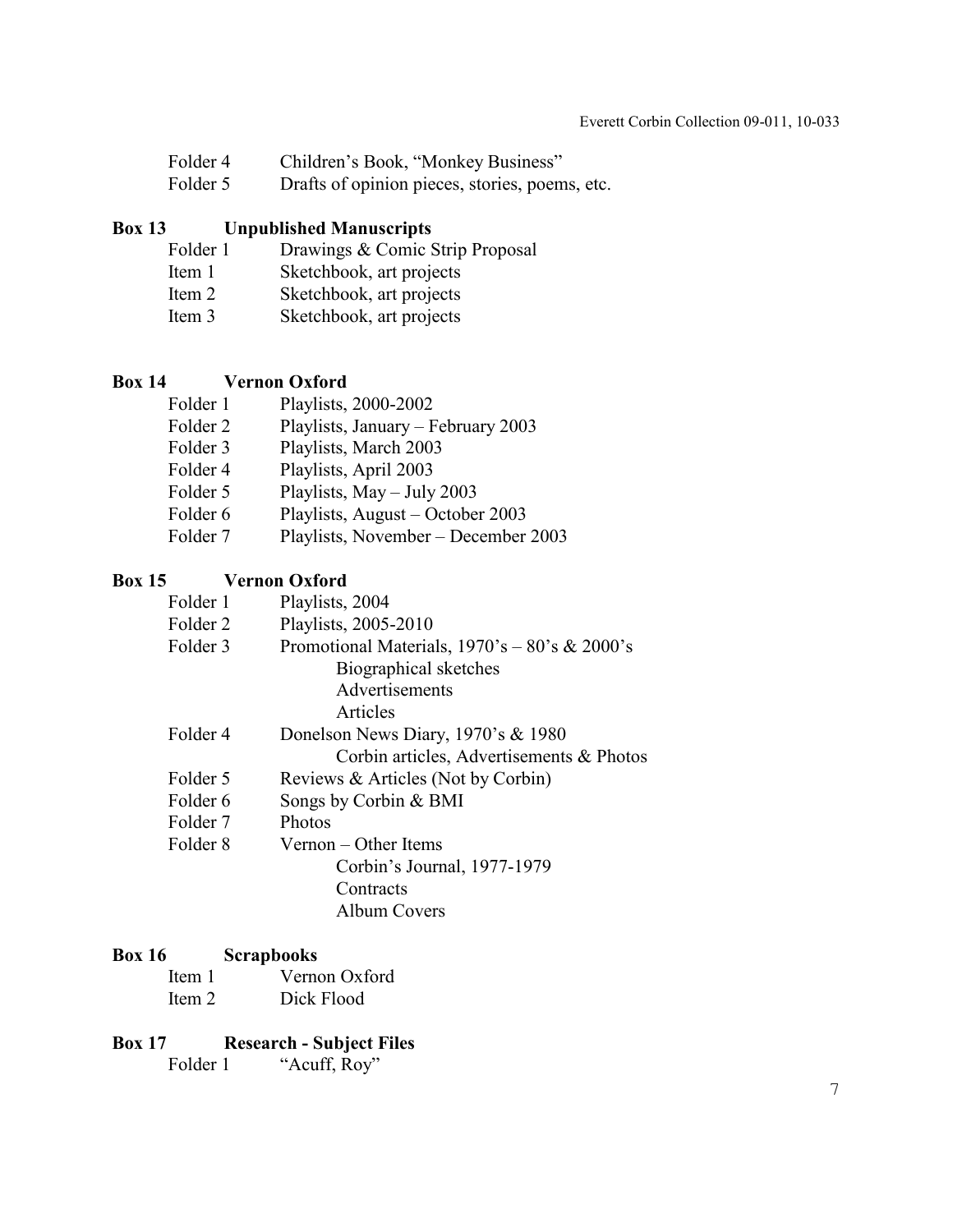| Folder 2 | Akeman - Anderson                         |
|----------|-------------------------------------------|
|          | "Allen, Rex"                              |
|          | "Anderson, Bill," show & Turner, Mary Lou |
|          | "Anderson, Lynn & Liz"                    |
| Folder 3 | "Arnold, Eddy"                            |
| Folder 4 | Atkins - Axton                            |
|          | Autry, Gene"                              |
|          | Axton, Hoyt                               |
| Folder 5 | Bailes – Bryant                           |
|          | Bailes, Walter                            |
|          | Bailey, DeFord                            |
|          | "Bandy, Moe"                              |
|          | Bare, Bobby                               |
|          | "Bear, Gene"                              |
|          | "Bee, Molly"                              |
|          | Bergen, Polly                             |
|          | Bess, Grover (Big Jeff)                   |
|          | Blackman, Jack & Morgan, Misty            |
|          | "Blackwood"                               |
|          | <b>Blue Denim</b>                         |
|          | "Blue Sky Boys"                           |
|          | Bogguss, Suzy                             |
|          | "Boone, Debby"                            |
|          | Boone, Pat                                |
|          | Boyd, Bill                                |
|          | Bradley, Owen                             |
|          | Brasfield, Rod                            |
|          | "Britt, Elton"                            |
|          | "Brown, Jim Edward" & Cornelius, Helen    |
|          | "Bruce, Ed"                               |
|          | Bryant, Anita                             |
| Folder 6 | Buffett – Clower                          |
|          | "Buffett, Jimmy"                          |
|          | "Butler, Carl & Pearl"                    |
|          | Byrd, Billy                               |
|          | Campbell, Archie                          |
|          | Cannon, Ace                               |
|          | Captain & Tennille                        |
|          | "Cargill, Henson"                         |
|          | "Carter Family"                           |
|          | "Cash, Johnny"                            |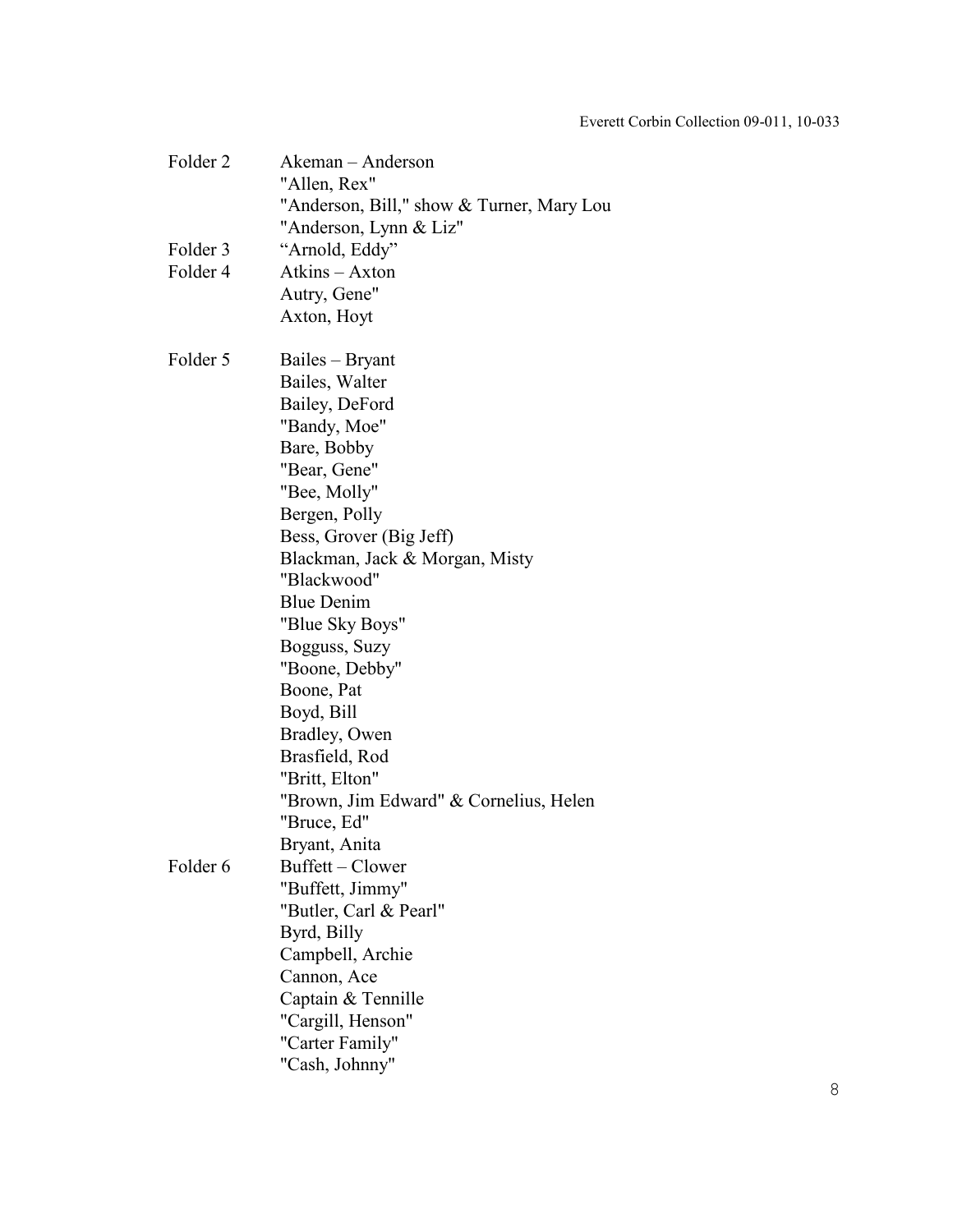Cash, Tommy Channing, Carol "Clarke, Roy" Clements, Vassar "Clower, Jerry" Folder 7 Compton – Duke of Paducah "Compton, Ralph" Conlee, John "Cooper, Wilma Lee" "Coulter, Jessi" "Cox, Billy" "Cramer, Floyd" "Crowell, Rooney" "Dalhart, Vernon" "Daniels, Charlie" "Darrell, Johnny" "Davies, Gail" Davis, Jimmy Davis, Mac Dean, Billy Dean, Eddie "Dean, Jimmy" "Delaney, Ethel" Delmore Brothers Miss Del Wood Denver, John "Dexter, Al" Diamond Rio "Dickens, Little Jimmy" Douglas, Donna Draper, Rusty Dudley, Dave Duffey, John "Duke of Paducah"

## **Box 18 Research - Subject Files**

Folder 1 Eubanks – Great Plains, The Folder 2 Haggard – Hardin Folder 3 Harding Family, The – Jackson, Wanda Folder 4 James – King, Pee Wee Folder 5 Kish – Lynn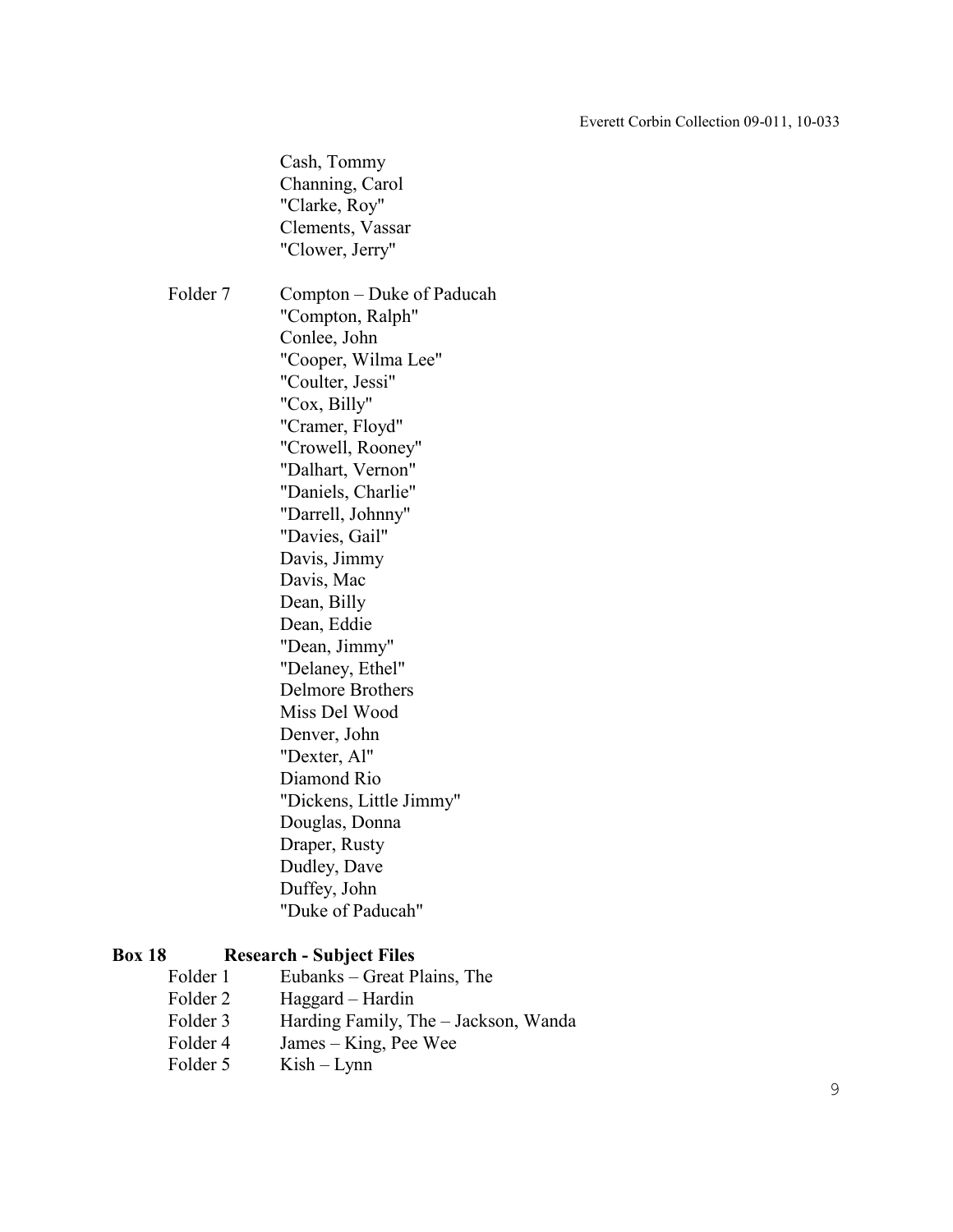| Folder 6      | "Macon, Uncle Dave"                                  |
|---------------|------------------------------------------------------|
| <b>Box 19</b> | <b>Research - Subject Files</b>                      |
| Folder 1      | Maddox Brothers - Mitchell                           |
| Folder 2      | Monroe – Owen                                        |
| Folder 3      | Paisley – Powell                                     |
| Folder 4      | Presley – Prophet                                    |
| Folder 5      | $Random - Roe$                                       |
| <b>Box 20</b> | <b>Research - Subject Files</b>                      |
| Folder 1      | Rogers – Speer Family                                |
| Folder 2      | Stanton - Thompson                                   |
| Folder 3      | Travis, Merle - Vokes                                |
| Folder 4      | "Williams, Hank" (Sr.)                               |
| Folder 5      | Wagoner – Young                                      |
| <b>Box 21</b> | <b>Research - Subject Files</b>                      |
| Folder 1      | "Rodgers, Jimmie" (for book chapter)                 |
| Folder 2      | "Grand Ole Opry" and WSM                             |
| Folder 3      | Institutions                                         |
|               | The Country Music Hall of Fame                       |
|               | Hee-Haw                                              |
|               | Music Row                                            |
|               | <b>Woodlawn Cemetery</b>                             |
| Folder 4      | Politicians                                          |
|               | Gary Allen                                           |
|               | <b>Bill Boner</b>                                    |
|               | Robert Byrd                                          |
|               | <b>Billy Carter</b>                                  |
|               | Jimmy Carter                                         |
|               | <b>Richard Fulton</b>                                |
|               | (And photos of unidentified men)                     |
| Folder 5      | Research – Misc.                                     |
|               | Photos from 1995 Fan Fair                            |
|               | <b>Bob Everhart articles</b>                         |
|               | Articles about the state of country music            |
|               | Articles about a series of country music deaths      |
|               | Unidentified photos                                  |
| <b>Box 22</b> | "Old Original Songs"                                 |
|               | Loose hand-written and typed songs written by Corbin |

**Boxes 23-25 "Old Original Songs"**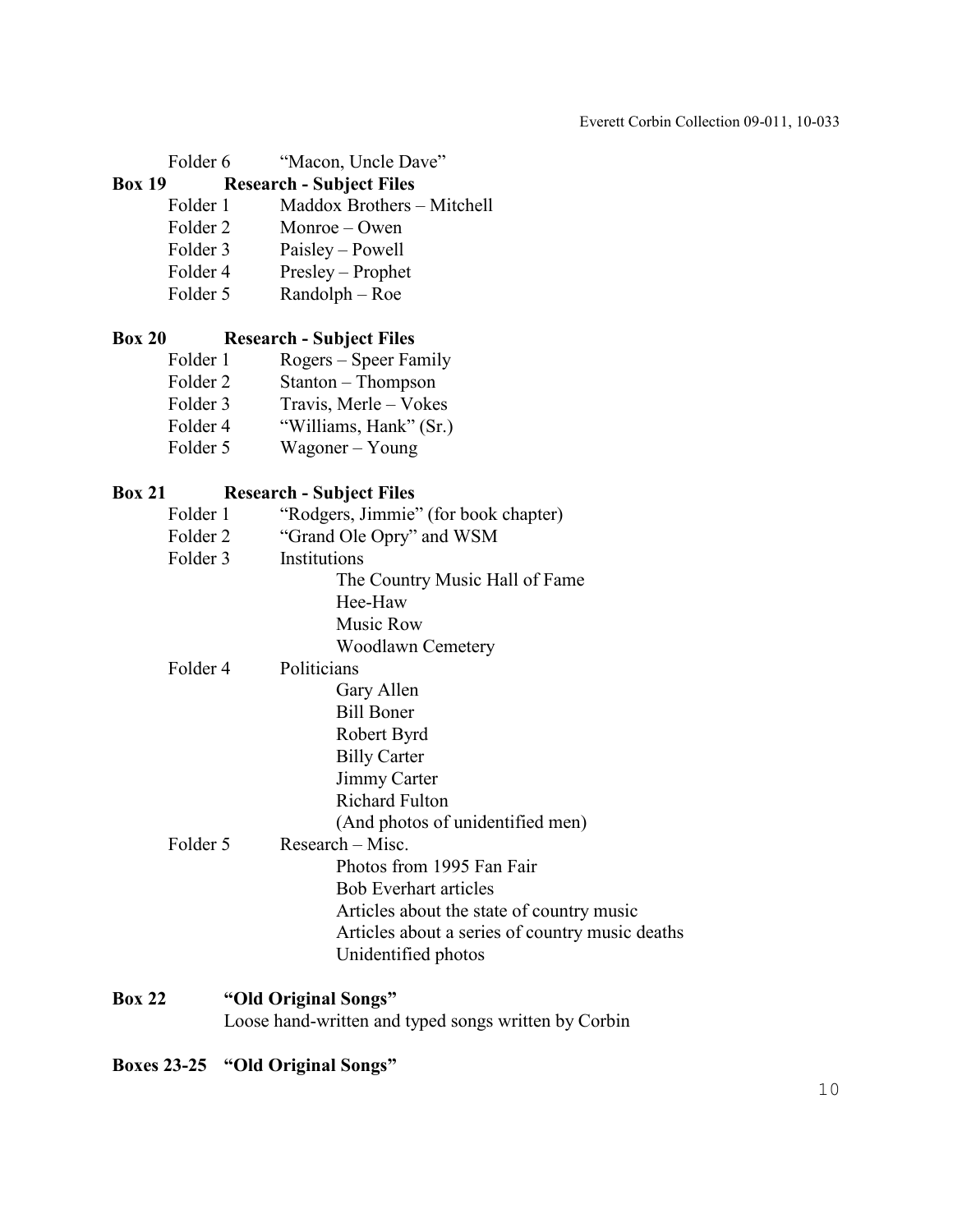Mostly undated, notebooks full of songs by Corbin and possibly journal entries

## **Materials Cataloged Separately:**

**Trade Catalogs**: May 15, 1985 Catalog "Memories of Elvis" Series RCA Records Elvis' RCA Records

#### **Souvenir Books**:

Elvis Photo Album from RCA Records The Official Country Music Hall of Fame and Museum Souvenir Book, 1978 WSM's Grand Ole Opry History Picture Book, 1957 Tom T. Hall

#### **Rare Books:**

Hay, George D. *A Story of the Grand Ole Opry.* 1945. Carter, Wilf. *The Yodelling Cowboy: Montana Slim from Nova Scotia.* 1961.

#### **Song Books:**

Eddy Arnold's Sacred Songs The Elvis Presley Album of Juke Box Favorites, No. 1 Bing Crosby's Western Song Folio The Carter Sisters and Mother Maybelle Song Folio No. 1 Hank Snow Folio Number 3 Eddy Arnold's Favorite Songs Number 3 Red Foley's Cowboy Songs – Mountain Ballads Hank Williams' Country Hit Parade Hank Williams' Country Music Folio Hank Williams' Favorite Songs Eddy Arnold's Favorite Songs Young America Sings

#### **Reference:**

Walthall, Daddy Bob. *The History on Country Music Volume 1.* 1978 Rolontz, Robert. *How to Get Your Song Recorded.* 1963 The Legendary Jimmie Rodgers Memorial Folio, Volumes One & Two. (2 items) Country Music Association Directory – 2003 and 2004. (2 items) Eng, Steve. *A Satisfied Mind: The Country Music Life of Porter Wagoner.* 1992 (replacing copy currently in reference library)

## **Sheet Music:**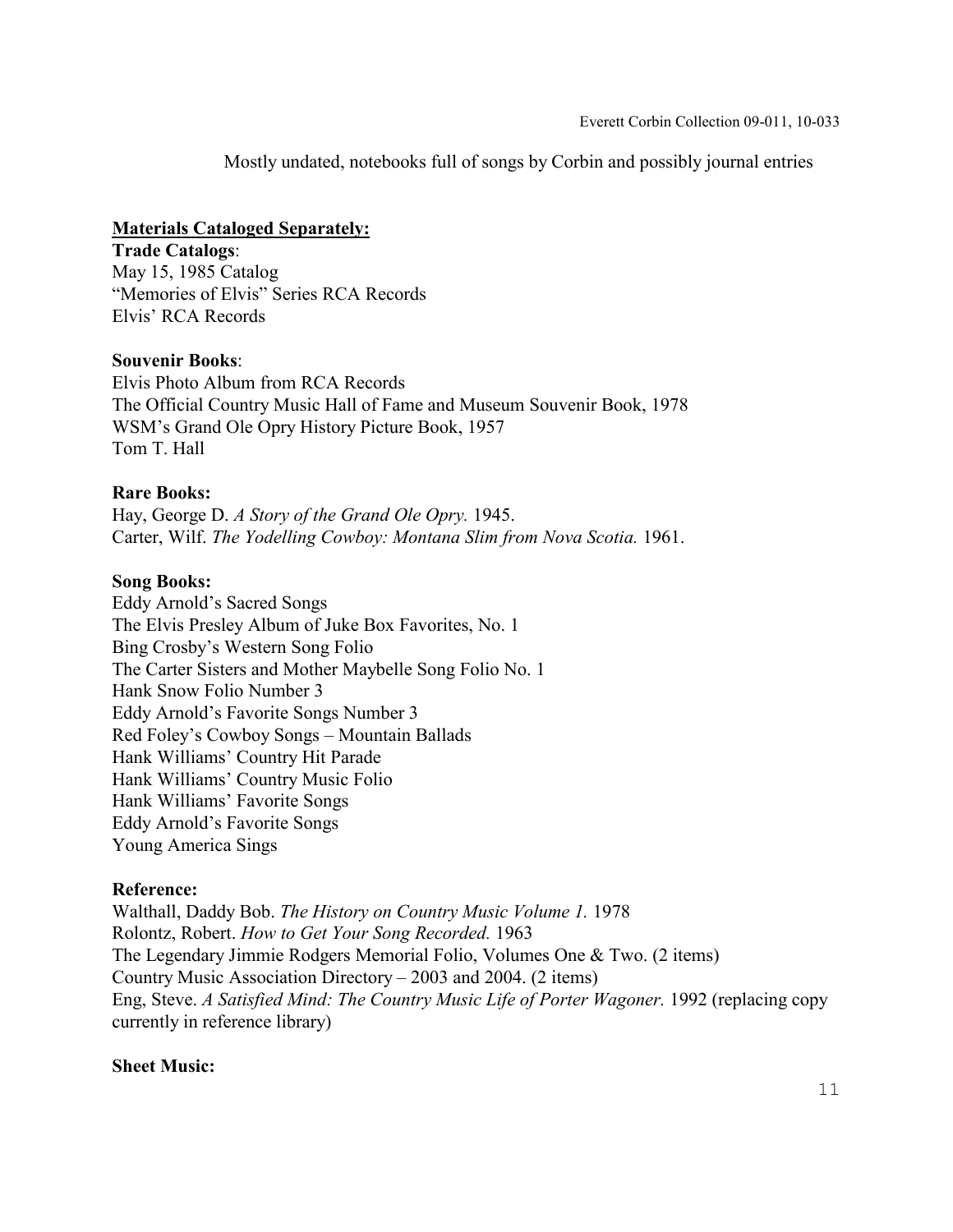Acuff, Roy. "Lonesome Joe." 1953. Acuff, Roy. "Wonder Is All I Do." 1951. Anglin, Jim. "Baby, It's In the Making." 1956. Carlisle, Bill and Lowell Blanchard. "Woman Driver." 1952. Carson, Martha. "Counting My Blessings." 1954. Endsley, Melvin. "I Ain't Getting Nowhere With You." 1957. Newman, Jimmy. "Cryin' For A Pastime." 1955. Rose, Fred. "Blue Eyes Crying In The Rain." 1945. Rose, Fred. "I'm Satisfied With You." 1954. Williams, Hank. "If You'll Be A Baby (To Me)." 1953. Williams, Hank. "I Ain't Got Nothing But Time." 1954. Williams, Hank. "Are You Walking and A-Talking For The Lord." 1952. Williams, Hank. "The Blues Come Around." 1951. Williams, Hank and Jimmie Davis. "Bayou Pon Pon." 1951. Williams, Hank & Fred Rose. "I'll Never Get Out of This World Alive," 1952. Williams, Hank. "Hey, Good Lookin'," 1951.

#### **Performance Documents:**

Grand Ole Opry Program on October 6, 1951 Opryland '79 Brochure Opry at the Ryman Program on February 1, 2008 Grand Ole Opry Brochure, 1978 Grand Ole Opry Brochure, 1986 Grand Ole Opry Program, January 1987 Grand Ole Opry Brochure, 1990 Grand Ole Opry Program, February 1994 Grand Ole Opry Brochure, 1998 Grand Ole Opry Mailer, 2000 Grand Ole Opry Program, 2005 Kings of Country Poster, October/November 2008 Nashville Jubilee Mr. Carl Story Homecoming Day and Show on September 30, 1978 Hadacol Caravan Show Elvis' Television Special on December 3, 1968 Showboat Hotel Casino in Atlantic City presents "Elvis: A National Tribute," January 4-10, 1988 Nashville Jubilee, July – August 1978 6th Annual Lincoln County Cowboy Symposium, October 12-15, 1995 Red-Bordered Opryland Posters, 2 Norsk Country-Treff, July 11-12, 1997

#### **Location:**

Manuscripts are located with other manuscript materials on the ground floor of the stacks filed by